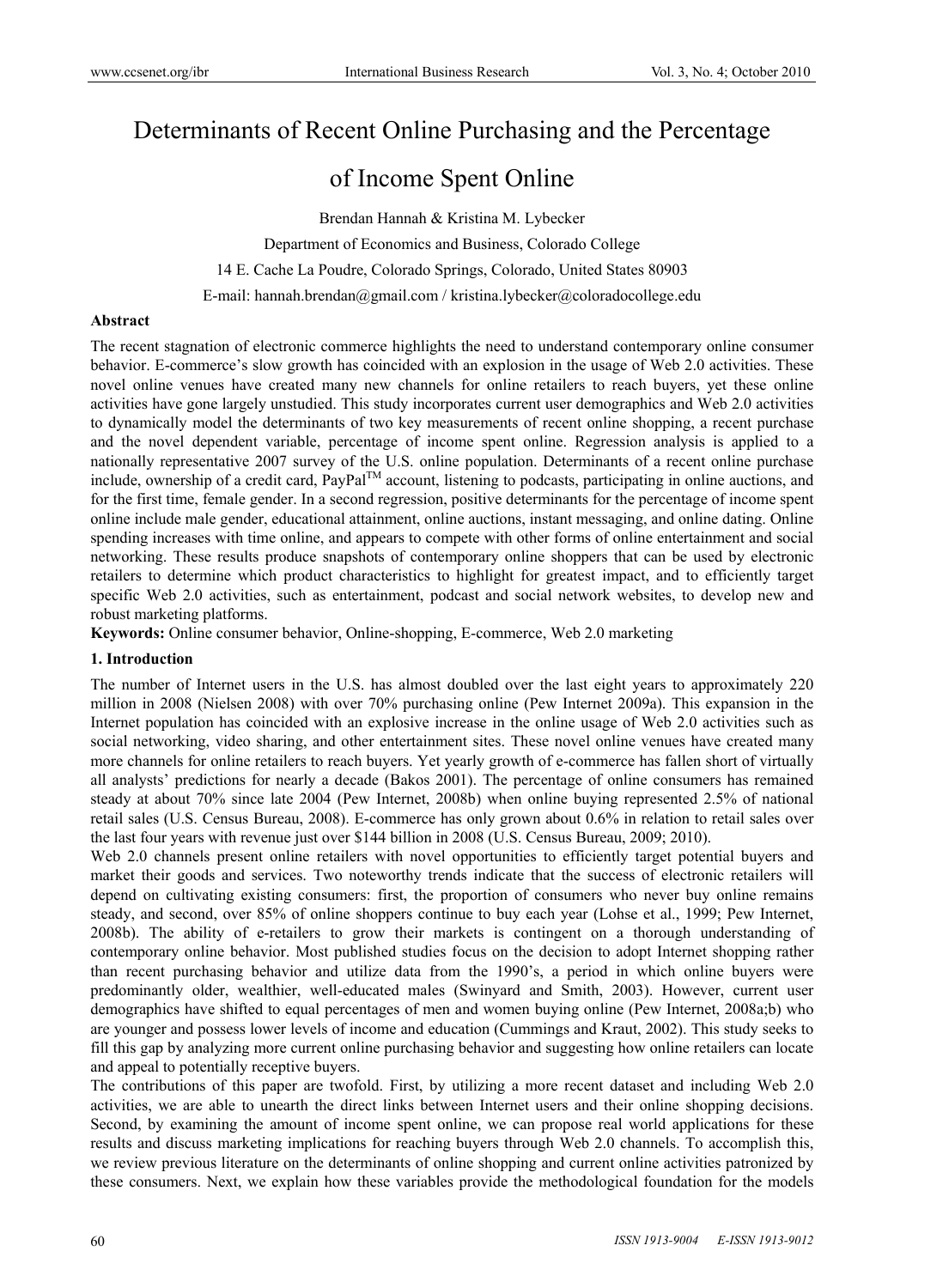and the implementation of these models using this dataset. After presenting the findings and the limitations of the analysis, we apply the findings and suggest paths for future research.

#### **2. Existing Literature**

Online shopping has provided researchers with a rich set of questions and wealth of new information on consumer behavior and decision-making. Dating from the late 1990s, these studies provide both scholars and retailers with additional perspective on how the Internet has altered consumption and the factors that have facilitating this change. Information on the demographics, socioeconomics and consumer behavior of Internet shoppers has recently been synthesized into an Online Shopping Acceptance Model (OSAM) by Zhou et al. (2007). Online purchasing appears to be most related to convenience (Zhou et al., 2007) in addition to recreation and economic advantages (Donthu and Garcia, 1999; Korgaonkar and Wolin, 1999; Li et al. 1999; Swaminathan et al., 1999). The higher efficiency of e-commerce has reduced buyer search costs (Bakos, 1997) and produced lower prices for several online goods and services than their offline counterparts (Brown and Goolsbee, 2002; Brynjolfsson et al., 2003; Lee et al., 2003), offering the promise of products supplying good value to economic shoppers.

Online purchasing has also been facilitated by enhanced Internet accessibility as prices have steadily dropped and connections have become faster. Through this, online usage has developed into a daily part of nearly all American's lives for email correspondence and to obtain information (Nielsen 2008). In 2008, just over 90% of American home Internet consumers connected using broadband (WebSiteOptimization.com 2008). Higher connection speeds allow the Internet to be used more heavily for Web 2.0 activities, placing online gaming, instant messaging and social networking as the most time-intensive activities among broadband consumers (Nielsen//NetRatings, 2006). Between 32% and 35% of users visit blogs and social network websites such as MySpace, Facebook and others (Pew Internet 2009a). The same study showed that 28% access or download digital content, 26% participate in eBay and other online auctions, 52% watch video sites including YouTube and its derivatives, and 35% play games online (Pew Internet, 2008b). Advertising through these Web 2.0 channels allows online retailers to capitalize on the huge popularity of these novel online venues. Patronization of these activities can provide online retailers with detailed information on potential buyers' interests and allows for highly efficient marketing at lower costs but remains an unstudied aspect of online purchasing behavior.

To our knowledge, this study is the first in nearly a decade to define the factors that influence contemporary online shopping behavior. Using representative U.S. online consumer data and the current range of Internet activities, two models are developed to explain consumer determinants of online purchasing within the last year and the percentage of income spent online in the last three months, a variable that has never before been studied. There are several elements of this study that both set it apart as a unique contribution and mark it as a valuable addition to the existing literature. First, this study delineates factors that influence online spending rather than the decision to adopt or continue online shopping. The empirical work also utilizes a comprehensive dataset reflecting the newly-diverse, current demographics and online activities of online shoppers, information that can provide insight for online retailers. Since a large portion of the online population uses the Internet primarily for entertainment purposes and thus has greatly increased usage (Pew Internet, 2008b; 2009a), this study is the first to investigate the relationships between utilization of these new activities and online purchasing. The integration of demographic and socioeconomic variables with Web 2.0 activities provides the basis for developing the models presented here that describe the purchasing decisions of the current online population. These findings provide tangible evidence that can be utilized in marketing decisions, highlighting which gender-specific strategies will likely be the most successful. Finally, the study suggests that the greatest promise of online retailing, lower prices through reduced search costs, may not actually be its greatest attraction for today's consumers.

### **3. Methodology**

#### *3.1. The Models*

Model 1. The first model of online purchasing within the last year (purchase,  $y_1$ ) incorporates five categories of variables (demographic, socioeconomic, Internet usage, product perceptions and alternative activities). The dependent variable,  $y_1$ , is a Bernoulli random variable: it has only two outcomes, purchase within the last year  $(1)$ or no purchase (0). A linear regression model does not fit a binary dependent variable such as  $y_1$ , so a logistic regression model is used. The logistic model maps a linear combination of the predictors to the probability that the associated dependent variable equals 1 (Menard, 2002; Gelman and Hill, 2006).  $Y_1$  is analyzed using a weighted (Note 1) logistic regression to ensure the results are nationally representative (Note 2). Table 1 provides a description and statistics of each variable.

 $y_1 \sim \text{Bernoulli}(p)$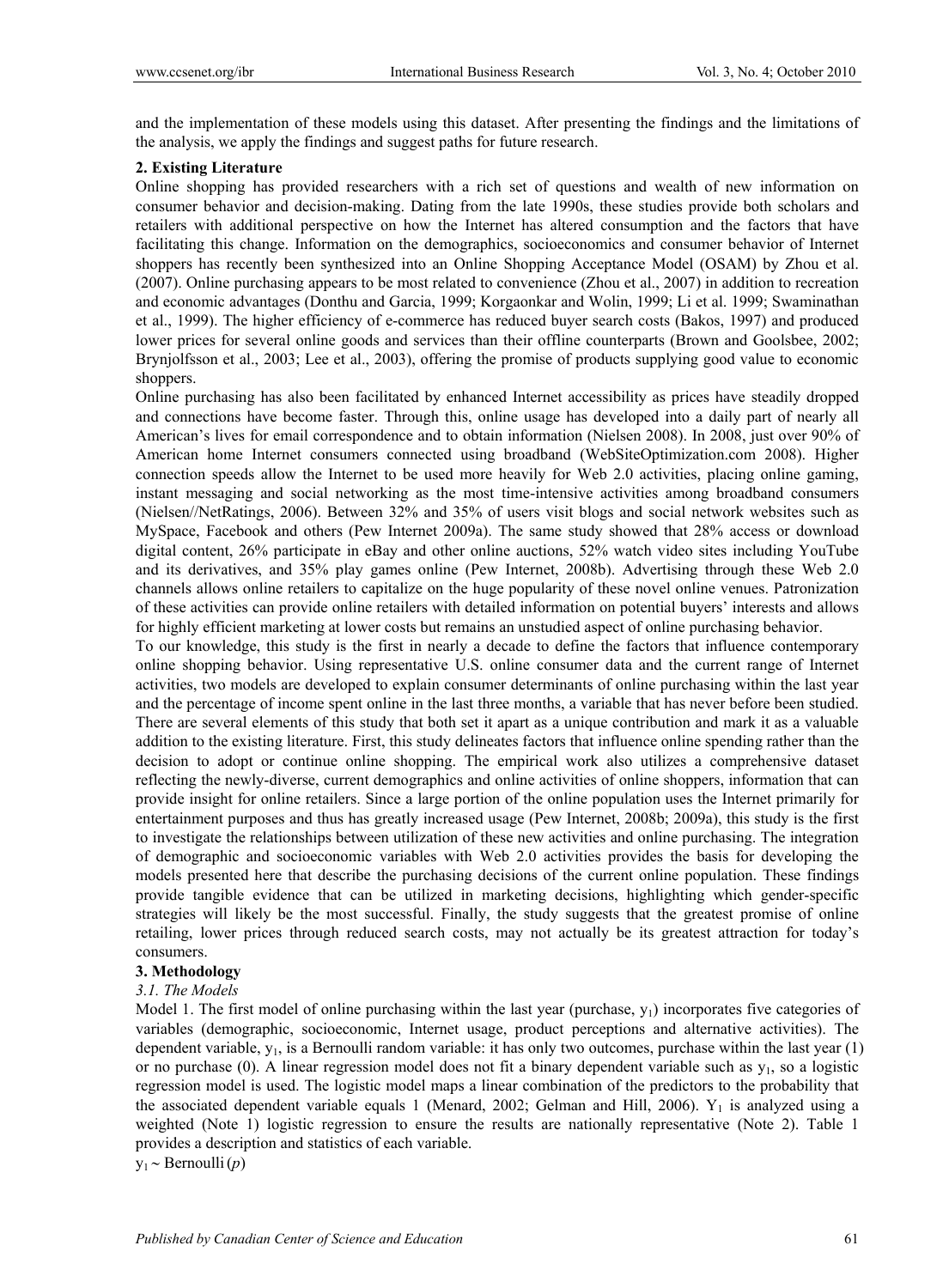$$
(Equation 1) \qquad p = \underline{\qquad 1}
$$

$$
-\frac{1}{1+e^{-(\beta_0+\sum_{i=1}^{26}\beta_1\chi_1)}}-
$$

Model 2. The second model examines the percentage of income spent online within the last three months (spending as a percentage of income,  $y_2$ ) and incorporates the same five categories of variables described above. A linear regression model is applied to  $y_2$  because its range is the real line (Gelman and Hill 2006). Equation 2 is analyzed as a weighted least squares regression.

$$
(Equation 2) \t y2 ~ N( $\beta_0$  +
$$

$$
\sim N(\beta_0 + \sum_{i=1}^{26} \beta_i x_i, \sigma^2)
$$

#### *3.2. Data Set and Sources*

The regression models utilize a data set acquired through a leading, publicly traded market research company that specializes in e-commerce and online demographics (Note 3). Data are compiled from a portion of a forty-two question, closed-end survey conducted in June 2007. The questions focus on demographics, product preferences, and online behaviors, attitudes and activities. The 3,580 participants were selected by Ipsos from their U.S. online consumer panel, and the sample was balanced by demographic and behavioral characteristics derived from contemporaneous U.S. Census Bureau and research pertaining to the U.S. online population.. This dataset is particularly well-suited to this study due to the retail nature of the data collected. This data is proprietary market research and provides an accurate sample of the current online population. The survey questions were constructed to glean information on the online user's decision to purchase a good or service as well as amount spent online, information tailored to the needs of online businesses.

Several shortcomings of the data set may slightly reduce the explanatory power for each of the models. The data set presents the amount spent online and income as bracketed variables. The median amount spent online was divided by median quarterly income to determine the percentage of income spent online during the last three months. However, the use of median values from bracketed variables for age, amount spent online and income does not assure a constant standard error and can lead to lower explained variance. Ceilings on income (\$100,000+) and on the amount spent online (\$5,000+) also reduce the accuracy of the analysis, and the lack of specific information on high earning and spending outliers is expected to limit conclusions drawn here. The questionnaire also lacked key variables regarding demographics (ethnic background or location), socioeconomics (specific occupation, home ownership or number of dependents), Internet usage (user's technical aptitude or online fluency) and other intangible variables (perceptions of online buying or security in online transactions,) that would be expected to further influence online consumer behavior.

#### **4. Results and Implications for e-Commerce**

The models described here utilize representative U.S. data on 2007 online usage, patronization of Internet activities and user demographics.

#### *4.1. Model 1*

The logistic regression used for Model 1 is highly significant ( $p \le 0.001$ ) (Table 2). Table 4 provides details on the 26 variables studied, of which 12 are significant. The R-squared value of 0.237 is obtained by replicating the model for each participant and creating a predicted value (Note 4). Then a weighted, binary regression is run with the actual participant's outcome (purchase  $= 1$  or no purchase  $= 0$ ) as the dependent variable and the predicted values as the independent variable. While close to 24% of the variance is explained by the 26 independent variables studied, demographic variables alone explained only 3.3% of the variance (see Table 3).

The only significant demographic determinant of a recent online purchase is the gender of the participant (p<0.01 Table 4). To our knowledge, this is the first time female gender is shown to be positively correlated with online shopping; in this case, purchasing within the last year. For an online user with low technological acceptance (Note 5), when adjusted for all other variables, females are 6.6% (37.9% for women vs. 31.3% for men are the probabilities of making on an online purchase) more likely than males to have made a recent online purchase. In contrast, for online users of high technological acceptance, females are only 0.4% more likely to have made a recent online purchase (98.9% vs. 98.5%) (Note 6). These result align with the shifting online demographics as noted by Pew Internet (2008a,b); an increasing percentage of women online and becoming more sophisticated users. Not surprisingly, this translates into a higher rate of recent online purchasing by women than men at the time of this survey. These results provide a reason for retailers to target advertising at websites heavily patronized by women.

The majority of socioeconomic variables showed positive correlations with a recent online purchase, providing verification of previous studies (Bellman et al., 1999; Donthu and Garcia, 1999; Korgaonkar and Wolin, 1999; Li et al., 1999). Even though the regression coefficient is small, household income is positively correlated with recent online buying. For a male user with low technological acceptance, an income increase from \$30,000 to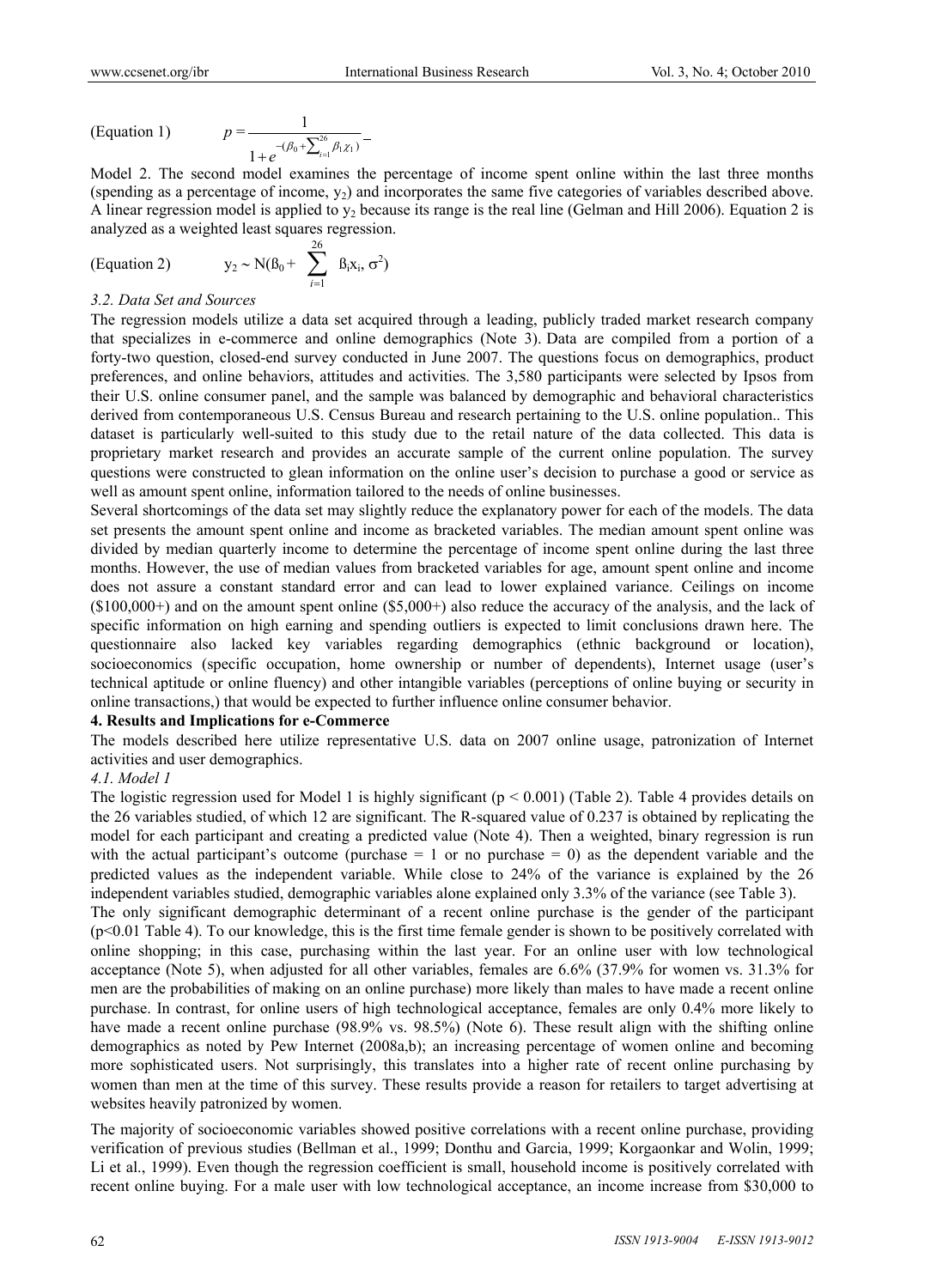\$100,000, translates to a 15.1% (46.4% vs. 31.3%) higher probably of having purchased an item online within the last year. Male online users with low technological acceptance with a payment account such as PayPal™ are 15.0% (46.3% vs. 31.3%) more likely to have shopped within the last year. Female users with low technological acceptance have 23.4% (37.9% vs. 14.5%) higher likelihood of purchasing an item online if they possess a credit card. The results show that marketing preferentially to high earners and increasing access to credit cards or PayPal™ accounts should increase the adoption of online shopping.

The Internet usage determinants include several previously studied variables on communication and information retrieval. In contrast to the findings of previous studies (Huang, 1998; Bellman et al., 1999; Bhatnagar et al., 2000), weekly Internet usage is not significantly correlated with a recent purchase. Use of email, online research of products, use of a search engine, software downloads, and investigation of travel online is all positive, significant determinants of recent online shopping. Use of Instant Messenger for communication, a previously unstudied variable, is not significantly correlated.

Several Web 2.0 variables describing contemporary Internet activities such as shopping behavior, entertainment and social networking are also included in the regression models. Of these, participation in online auctions is the most significant determinant, followed by listening to podcasts. The remaining five variables are not significant determinants of recent online purchasing (blogs, online gaming, online dating, social networking, classified ads). These findings demonstrate that many Web 2.0 channels, such as social networking sites are not effective

advertising channels to induce an online user's first purchase.

These data include measures of product perceptions in order to account for their influence on contemporary online consumer behavior. Recent online purchasing is strongly correlated with a user preference for products that are described as new and innovative while the variable for products described as good values is statistically insignificant. These findings indicate that new, dynamic product lines should highlight innovativeness in their descriptions and advertising.

Contrary to Bellman et al.'s (1999) theory of time starvation, time spent working proved insignificant in explaining recent online purchasing. In addition, given that weekly television hours is not a determinant, electronic retailers should be less motivated to advertise on television, at least to heavier television watchers. Their resources might be better spent advertising via new channels on the Internet that allow for targeted marketing, such as podcasts. Most users apparently view Internet shopping as a time saving activity, driven by convenience and the ability to find novel and hard to find items. *4.2. Model 2* 

Model 2 Using All Data. The second model utilizes a novel dependent variable, the percentage of income spent online in the last three months. As reported in Table 2, the regression is highly significant. Table 4 provides the coefficients and describes the significance of the 26 determinants. These variables explain 19.4% of the variance, while demographic variables account for only 2.1% (see Table 3).

The second model reveals that male gender and higher educational attainment are positively correlated with the percentage of income spent online in the last quarter. While demographic factors account for less of the variance than in the first regression, the percentage is statistically significant. Males spend 0.361% more of their total quarterly income online than do women, an increase of \$40.05 quarterly (actual; Note 7). This finding is particularly important since it is a far greater spending increase than previously reported for men who purchased \$3.15 more online annually than did women (Lohse et al., 1999). College graduation increases the percentage of total quarterly income spent online by 0.24% (model derived; Note 8) above a high school degree. These findings track previous results closely and align with the demographic hypotheses. Targeting an audience that is male and well educated should produce more revenue and allow for highly efficient marketing.

The influences of the socioeconomic determinants are somewhat different in the second regression. There is a significant, though very small, negative correlation between household income and percentage of income spent online because households with lower incomes tend to spend a larger percentage of income online, even though the actual amount spent online is less than that spent by higher income households. Possession of an online deferred payment account is a strong positive determinant of the percentage of income spent online in the last three months. In contrast, possession of an online payment account such as PayPal™ is not a significant determinant. Online purchasers using deferred payment accounts spend 1.79% more income per quarter. Although economic data are not available, online deferred purchases are relatively large (usually requiring a purchase of at least \$99) and possibly account for an increase in a user's online spending. To generate more revenue, these results suggest that online retailers should provide more methods for buyers to establish and utilize online deferred payment accounts, focusing less on  $PayPal<sup>TM</sup>$  and other similar payment systems.

Internet usage determinants encompass several correlated variables with the percentage of income spent online, positive determinants are high Internet usage and communication via Instant Messenger while email is a negative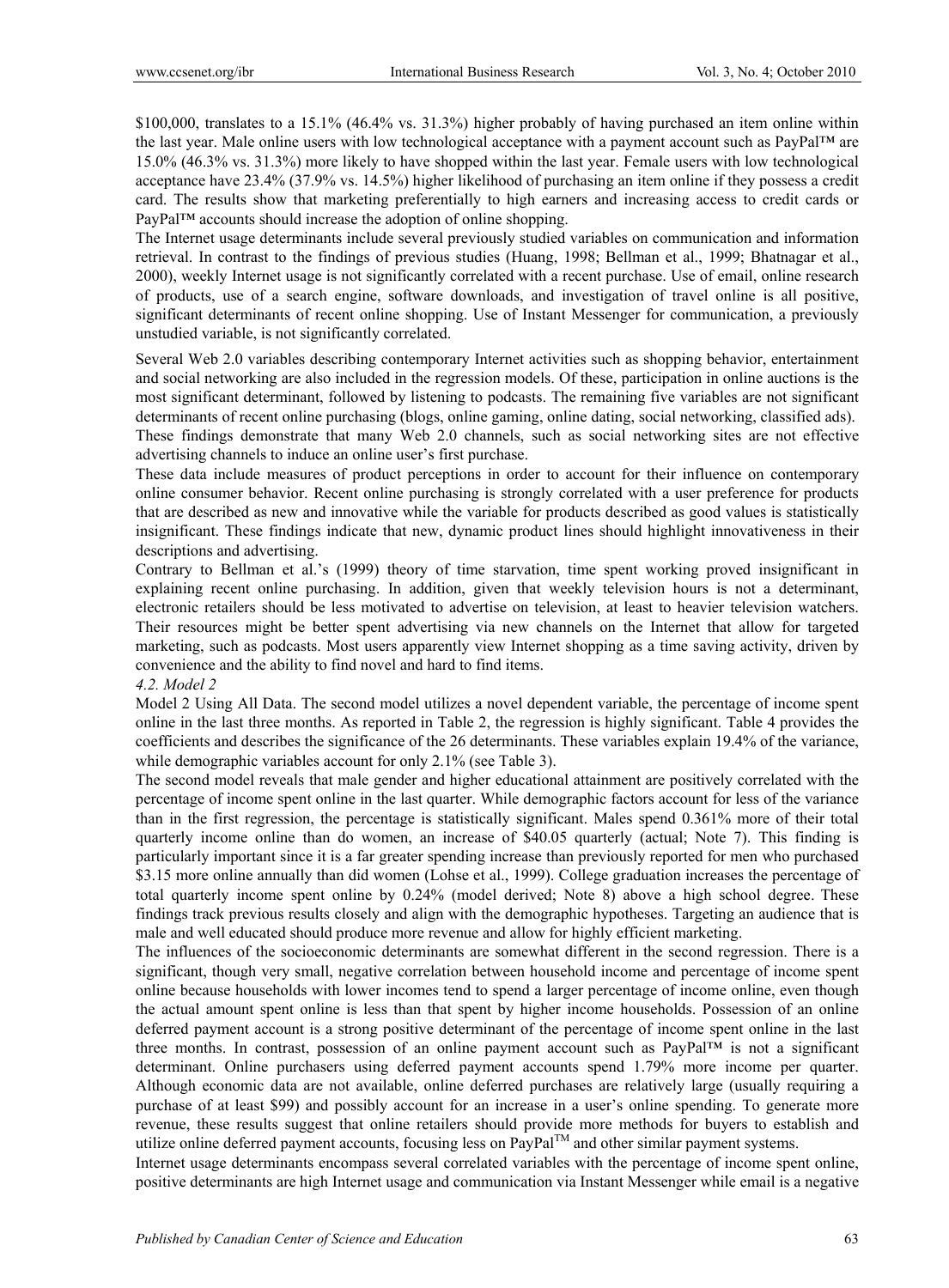determinant. The only significant information retrieval variable is obtaining stock quotes, which is positively correlated with the percentage of income spent online in the last three months. Within both models there are significant correlations with participation in online auctions but not with posting classified ads. The strong positive correlations observed here suggest that heavier Internet users, stock owners and those who participate in online auctions are more likely to spend a higher percentage of their income online, providing target markets for online retailers.

In the second model, all entertainment and social networking variables are determinants of percentage of income spent online. Podcasting and online dating are positive determinants while online gaming, visiting social network sites and blogging are negative determinants. These results suggest that online retailers could more profitably shift their advertising to podcasts, communication providers and online dating services.

While perception of a product as new and innovative is a positive determinant, good value is a significant negative determinant. Given these results, product lines that are novel or evolve frequently should be highlighted as such. E-retailers' marketing should align with consumers' perceptions and the Internet provides unparalleled flexibility for retailers to update websites to coincide with their target audience's perceptions and desires.

Alternative activities yield little explanatory power in either model. The lack of significant correlations between weekly television hours and percentage of income spent online again suggests electronic retailers should steer marketing projects away from television and towards more profitable advertising channels such as podcasts or other online venues that reach buyers more directly. Given that it is not currently possible to selectively bypass ads in video viewed online, advertisers have the opportunity to target marketing to this captive audience or even personalize advertising using viewers' search profiles. Although television viewing online was not a variable studied here, it should be incorporated into future research because of its rapid expansion (a sevenfold increase between 2006 and 2007) due to increased broadband adoption coupled with the virtually limitless archived and contemporaneous media available from television networks or free from third parties (Pew Internet, 2009a,b).

Model 2 Using Partitioned Data. The data set is partitioned to better understand the influence of gender, age and income, the only variables that show non-normal distributions. (Nationally representative information may still be obtained by weighting partitioned categories). The first partitioned data set is stratified by gender; then each data set is applied to the second model (Table 2). The results for men (Model 2B) show much more variance explained (31.5%) than for women (Model 2C, 8.6%). The models reveal very different determinants of online spending for men and women, but the reasons for these differences are beyond the scope of this study. The only commonalities across gender are in the impacts of income (a small, negative effect) and possession of an online deferred account, though the coefficient for men is almost six-times greater than that of women.

For males, educational attainment, deferred online payment, use of instant messaging, downloading software, online dating, and perception of new and innovative products are all significant determinants, with a deferred online payment account providing most of the predictive power (Table 4). Interestingly, significant negative determinants are use of email, online gaming and blogging. Men appear to be strongly attracted by novel products and are not value shoppers. Online gaming is a highly significant negative determinant only for men, aligning with the rest of this data suggesting that men use online shopping as a form of entertainment. Deviating from the overall data set, online male shoppers show a significant negative correlation between percent of income spent online and hours watching television.

With its lower explained variance, the regression model for women has fewer significant determinants but unearths some key gender-related differences. The determinants of women's online spending behavior support Bellman et al.'s (1999) theory of time starvation. For women only, work hours and having a high-speed connection are positive determinants. Similarly, none of the entertainment usage or social networking variables is significant. In addition to being more convenience-oriented, women who spend more online do not appear to be drawn to new or innovative products. Sophisticated Internet users, they participate in online auctions and appear to be responsible for the significance of stock quotes as a significant determinant for Model 2A.

Further partitioning of the data for men by income and age (Models 2D, 2E, 2F) yields improvements in the percentage of variability explained (Table 2). In Model 2D, for men with household incomes less than \$35,000, 66.7% of the variability is explained by this model. Positive determinants are educational attainment, deferred payment, Instant Messenger, online auctions, classified ads, and new and innovative products (Table 4). High-speed connection, product research and weekly work hours are negative determinants. A college graduate at this income level, on average, spends 1.15% (model derived) more income online quarterly than someone with just a high school degree. The most important factor, the variable with the largest coefficient, is the possession of an online deferred payment account. This result is not surprising and again points to the attention online retails should give to such advertising venues. These results illustrate a profitable target market for retailers: men with household incomes less than \$35,000 but with a higher education seem to be novelty-oriented. Men with a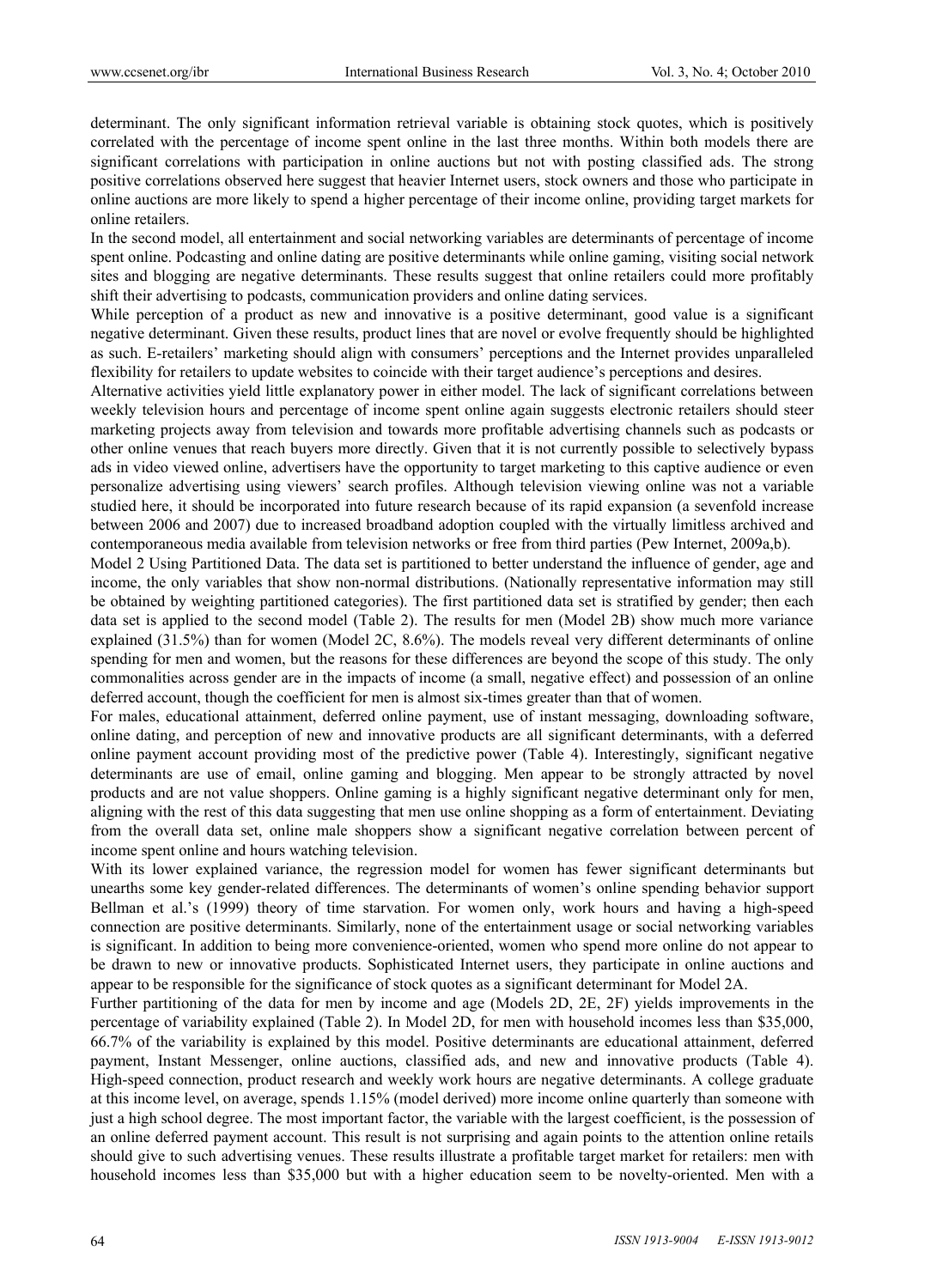household income less than \$35,000 spend 1.17% (actual) of their income online each quarter, a higher percentage than those earning more.

Although individuals in the highest income bracket (household income of greater than \$100,000) spend more online than those in the lower income brackets, their percentage of income spent online is lower, 0.75% (actual). The partitioned data set of males with household incomes greater than \$100,000 (Model 2E) explains 29.1% of the variance in online spending (Table 2). Similar to lower earners, educational attainment, online auctions and novel products are positive determinants but not weekly work hours (Table 4). Positive Internet usage determinants are quite different for this economic group; high speed connection, weekly usage, travel research, and online dating. Not surprisingly, possession of an online deferred account is not a determinant of online spending for these highest earning men and good value is actually a negative determinant for this group. Online gaming is also a negative determinant. Given the very distinct results for high-income men, e-retailers probably require a specialized approach, using only select Web 2.0 channels to attract the business of these high earners. This group was the smallest of any examined ( $n=226$ ), and it is possible that a model using their actual income figures might provide additional insight into the online consumer behavior of this important marketing target.

Online retailers need to rely on models that explain large amounts of variance in their target market. Model 2F, applied to men aged 45-54, accounts for 79.1% of the variance at a highly significant level despite the lack of a significant correlation with household income. In this age group, positive determinants are downloading software, instant messaging, online dating, and most significantly, having an online deferred account and products perceived as new and innovative (Table 4). The highest observed coefficients in this model are again associated with online deferred payment. Negative determinants are high-speed connection, product research, social networking sites, online gaming and weekly television hours.

While the  $\mathbb{R}^2$  values for Models 1 and 2 are relatively low (23.7% and 19.4%, respectively), both regression equations were statistically significant (p value  $\leq 0.001$ ) and our determinant analysis relies only on variables that show statistical significance based on at least a p value  $\leq 0.05$ . Admittedly, the extent to which unknown, confounding variables affect the model's results are unknown and beyond the scope of this study. Additionally, several key variables, both demographic and socioeconomic, are missing from the data set and limit its interpretation. More complete information about survey participants would allow for a richer and more thorough analysis.

Nevertheless, the large number of survey participants allows the data to be partitioned in order to further explore purchasing behaviors. An improvement in the explained variance of Model 2 (spending) was found for men but not for women, suggesting that the inclusion of other, unstudied variables in a regression analysis may provide more explanatory power of female online shopping behavior. Partitioning the data for men enhanced the explanatory power of Model 2 for spending by men with household incomes less than \$35K and of ages 45-54. Knowledge of the causality and process between the demonstrated determinants and online spending would be necessary to translate these linkages into more effective marketing strategies.

#### **5. Conclusions**

According to the Internet Advertising Revenue Report (2009), Internet advertising grew 10.6% in 2008. In the midst of an economic downturn, and in a year in which cable television advertising was the only other category of advertising to grow, this clearly indicates the importance and potential of the online venue (Interactive Advertising Bureau 2009). Recognizing its importance, the issue then becomes how e-retailers can most effectively utilize Internet advertising, especially in the vastly growing and virtually unstudied Web 2.0 realm. The future growth and success of e-commerce may rest on the utilization of Web 2.0 platforms to advertise to specific niche users. These new conduits to potential buyers allow for the most efficient marketing to date by incorporating highly personalized and rapidly dynamic advertising based on personal interests and consumer history. This study establishes that online auctions, travel research and podcasts are strong determinants of online purchasing; they provide easily accessible advertising channels. In particular, the podcast audience is a largely untapped, growing market that may prove lucrative for online firms. Podcast consumers are at least 50% more likely than non-consumers to have made an online purchase in the past week, are avid consumers of other communication technology and are active social networkers (Webster 2008). Because possession of an online deferred payment account was the strongest determinant of spending for all groups except the highest earning men, opening a deferred payment account should be encouraged by advertising on highly correlated forums for new and innovative products, online auctions, downloadable software and podcasts.

Drawing on the results of this analysis, electronic retailers may target their efforts and consider the cost-benefit analysis of each potential advertising project. Increasing online spending in the higher income brackets, particularly by men, is crucial to the growth of electronic commerce. This demographic is well versed in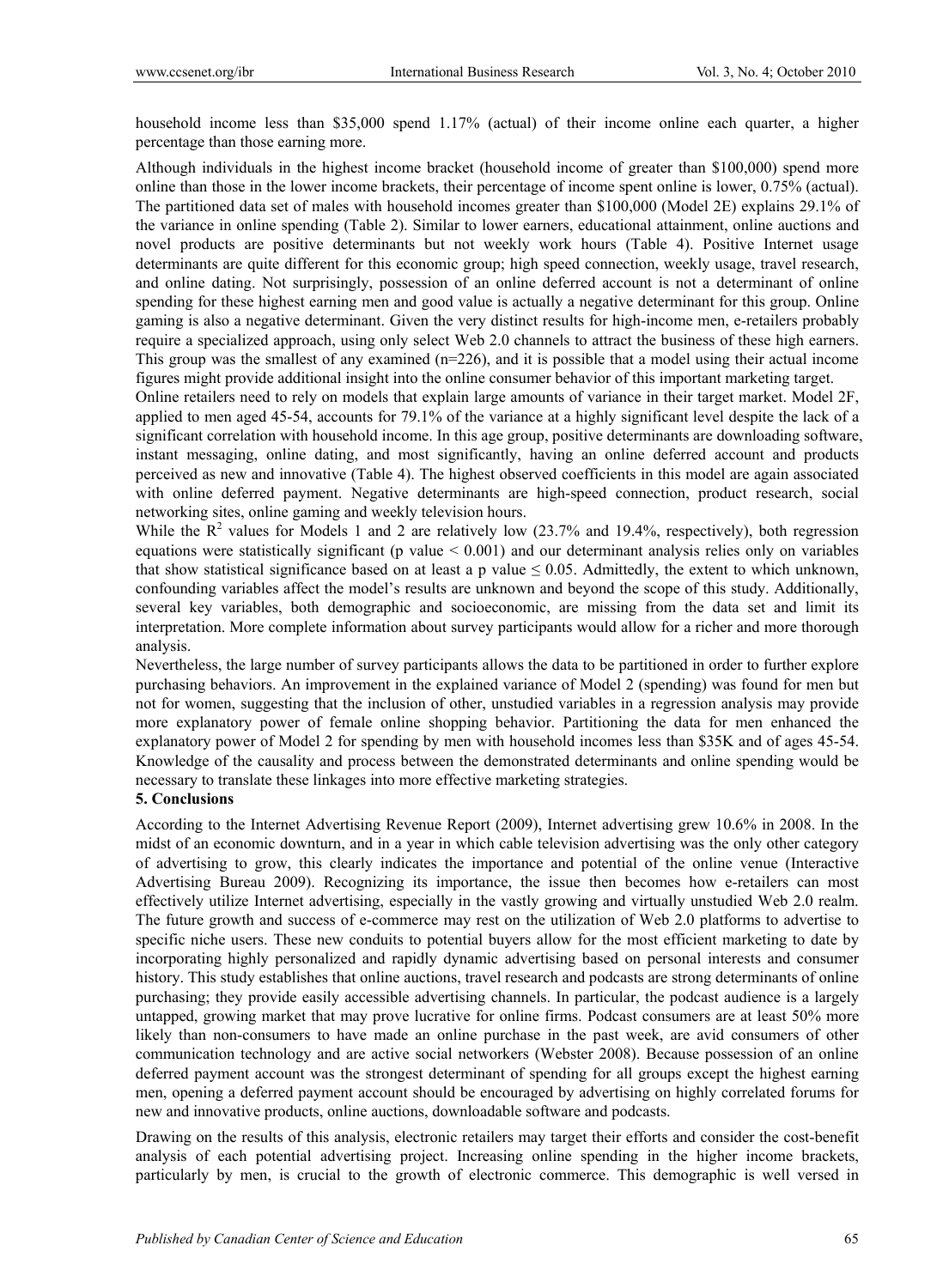technology and has a higher than average educational attainment. It is speculated that increasing online spending in this group can be achieved through selective online advertising integrated with preferred online activities such as online auctions and possibly podcasting. Their technological sophistication allows them to block many traditional advertising methods, so advertising via podcasts and online television programs could effectively target this attractive demographic (Nesbitt 2008).

The models presented here can also provide actual revenue estimates. For example, a college graduate on average would spend 0.24% more income online than does someone with just a high school degree and increasing time online of the highest male earners by 20 hours boosts spending by an average of 0.20%, or \$55.00 per quarter for a user that makes \$100,000 per year. If online retailers could increase the percentage of income spent online by the highest income bracket, their revenues would increase significantly. Projected revenue increases can then be weighed against planned advertising outlays; the resulting cost-benefit analyses are expected to reduce marketing costs. The possibilities for targeting niche users and attraction of males to novel and innovative products have implications for website design as well.

Nearly a decade has passed since a representative population of online buyers was last studied in detail, and this research provides a more focused picture of the current American online buyer. Women are achieving parity as online shoppers as their technological savvy increases; in some cases, women utilize the Internet at a slightly higher rate than men for professional information or enrichment (Pew Internet, 2008b). However, analysis of current data provides evidence that women still appear to be time-starved purchasers. There is a small but significant increase in the amount purchased online by women as their work hours increase. Women with high-speed connections, who research products and who participate in Internet auctions spend more online. By far, though, the largest effect on spending (for both women and men) comes from having an online deferred payment account.

Although the Internet can provide novel channels to reach perfectly targeted niche users, the ability to integrate Web 2.0 activities into online marketing remains largely unexplored. The potential to customize online content and marketing for specific demographics, including by gender, by Internet needs and by online interests, is particularly important given the distinct spending patterns for men and women and the markedly different behavior of men in the highest income bracket. Marketing to new cultural or underserved ethnic groups is another route that is expected to greatly expand future e-commerce, but specific websites and advertising must be developed to accommodate cultural differences in online perceptions and types of Internet usage (Chau et al., 2002; Singh et al., 2008). With a better understanding of contemporary American online behavior, this study points to directions for future research in order to utilizing new and robust marketing platforms to reach the growing base of people who utilize the Internet for entertainment.

#### **Acknowledgment**

We thank Lauren Hannah for her assistance with the categorical statistics and Dr. Jo Ellen Hose for her editorial suggestions. We are also grateful to the Department of Economics and Business at Colorado College for financial assistance in purchasing the data.

#### **References**

Bakos, J.Y. (1997). Reducing buyer search costs: implications for electronic marketplaces. *Management Science*, 43(12), 1676-1692.

Bakos, Jannis. (2001). The emerging landscape for retail e-commerce. *Journal of Economic Perspectives,*15(1), 69-80.

Bellman, S., G.L. Lohse & E.J. Johnson. (1999). Predictors of online buying behavior. *Communications of the ACM,* 42(12), 32-38.

Bhatnagar, A., S. Misra & H.R. Rao. (2000). On risk, convenience, and Internet shopping behavior. *Communications of the ACM,* 43(11), 98-105.

Brown, J.R. & A. Goolsbee. (2002) Does the Internet make markets more competitive? Evidence from the life insurance industry. *Journal of Political Economy,* 110(3), 481-507.

Brynjolfsson, E., Y. Hu & M.D. Smith. (2003). Consumer surplus in the digital economy: estimating the value of increased product variety at online bookstores. *Management Science*, 49(11), 1580-1595, 2003.

Chau, P. Y. K., M. Cole, A. P. Massey, M. Montoya-Weiss & R.M. O'Keefe. (2002). Cultural differences in the online behavior of consumers. *Communications of the ACM,* Vol. 45(10), 138-143.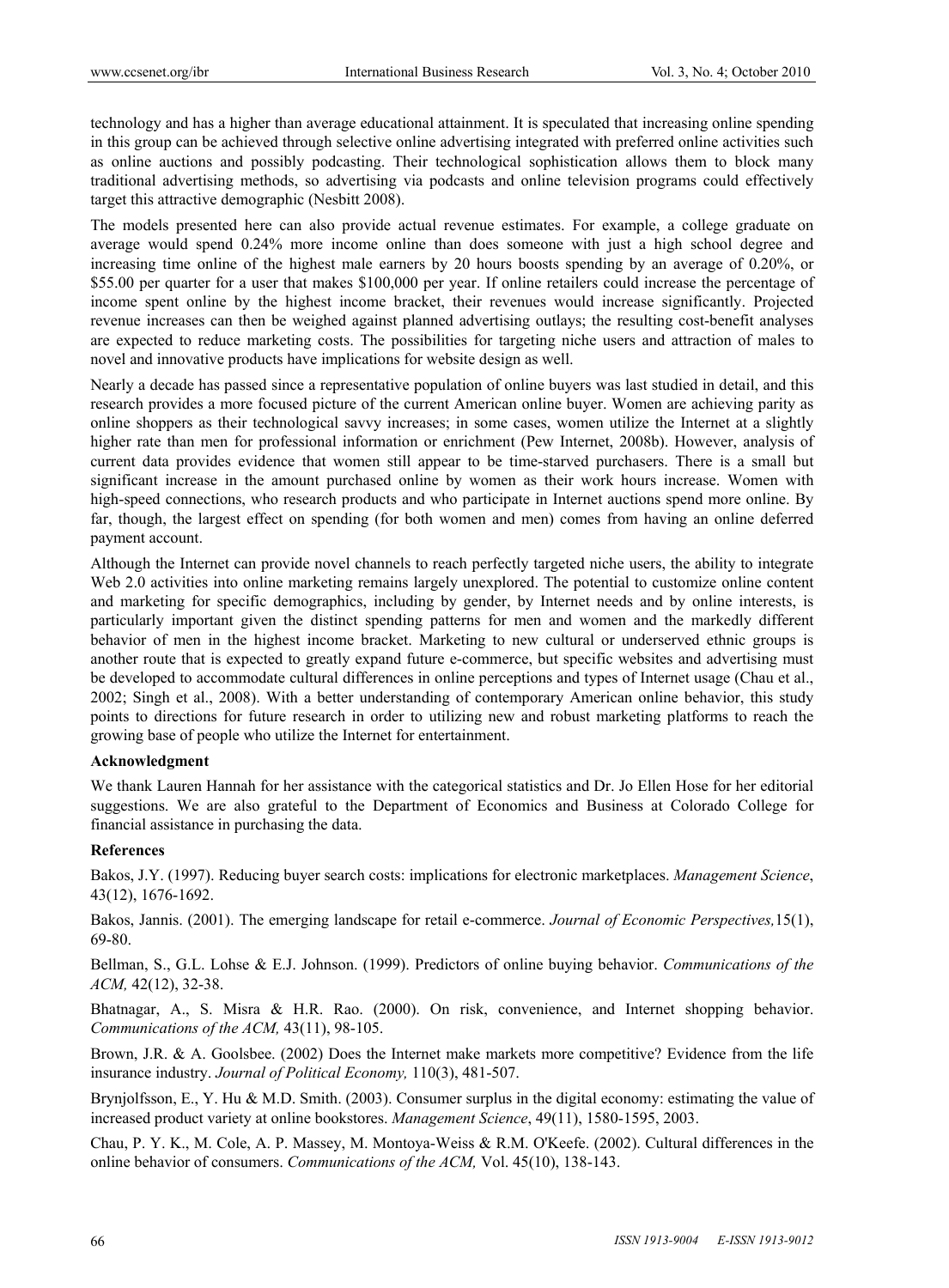Comiskey, D. (2006). Report: 2006 online retails sales to hit \$100 billion. [Online] Available: http://www.e-commerce-guide.com.

Cummings, J.N. & R Kraut. (2002). Domesticating computers and the Internet. *Information Society,* 18(3), 221-231.

Donthu, N. & A. Garcia. (1999). The Internet shopper. *Journal of Advertising Research,* 39(3), 52-58.

Interactive Advertising Bureau. (2009). IAB Internet advertising revenue report. [Online] Available: http://www.iab.net/media/file/IAB\_PwC\_2008\_full\_year.pdf.

Gelman, A & Hill, J. (2006). *Data Analysis Using Regression and Multilevel/Hierarchical Models*. Cambridge, UK: Cambridge University Press.

Jupiter Research. (2007). [Ipsos online insight survey (06/07)]. Unpublished raw data.

Korgaonkar, P.K. & L.D. Wolin. (1999). A multivariate analysis of web usage. *Journal of Advertising Research,* 39(2), 53-68.

Lee, H.G, S.C. Lee, H.Y. Kim & R.H. Lee. (2003). Is the Internet making retail transactions more efficient?: comparisons of online and offline CD retail markets. *Electronic Commerce Research & Applications,* 2(3), 266-277.

Li, H., C. Kuo & M.G. Russell. (2006). The Impact of Perceived Channel Utilities, Shopping Orientations, and Demographics on the Consumer's Online Buying Behavior. *Journal of Computer-Mediated Communication*, 5(2).

Lohse, G.L., S. Bellman & E.J. Johnson. (1999). Consumer buying behavior on the Internet: findings from panel data. *Journal of Interactive Marketing,* 14(1), 15-29.

Menard, S. (2002). *Applied Logistic Regression Analysis* (2<sup>nd</sup> ed.). Thousand Oaks, CA: Sage Publications.

Nie, N.H. & D.S. Hillygus.(2002). Where does Internet time come from? A reconnaissance," *IT & Society,* 1(2), 1-20.

Nielsen. (2008). Nielsen's three screen report. [Online] Available: http://www.nielsen.com/pdf/3\_Screen\_Report\_May08\_FINAL.pdf.

Nielsen//NetRatings. (2006). Over three-fourths of U.S. active Internet users connect via broadband at home in November, according to Nielsen//NetRatings. [Online] Available: http://www.nielsen-netratings.com.

Nesbitt, A. (2008). The podcast consumer in 2008. [Online] Available: http://www.digitalpodcast.com/podcastnews/2008/05/30/the-podcast-consumer-in-2008/.

Pew Internet, Inc. (2008a) Demographics of Internet users. [Online] Available: http://www.pewinternet.org/trends/User\_Demo\_2.15.08.htm.

Pew Internet, Inc. (2008b) "Latest trends: usage over time. [Online] Available: http://www.pewinternet.org/trends.asp.

Pew Internet, Inc. (2009a). Internet activities. [Online] Available: http://www.pewinternet.org/Data-Tools/Download-Data/~/media/infographics/Trend%20Data/January%202009 %20updates/Internet%20Activities%20-%20all%20-%201%206%2009.jpg.

Pew Internet, Inc. (2009b). The mobile difference. [Online] Available: http://www.pewinternet.org/Reports/2009/5-The-Mobile-Difference--Typology/2-Introduction/3-The-Typologyand-Longitudinal-Analysis.aspx?r=1.

Singh, N., D.W. Baack, S.K. Kundu & C. Hurtado. (2008). U.S. Hispanic consumer e-commerce preferences: expectations and attitudes toward web content. *Journal of Electronic Commerce Research,* 9(2), 162-175.

Susskind, A.M. (2006). Electronic commerce and world wide web apprehensiveness: an examination of consumers' perceptions of the world wide web. *Journal of Computer-Mediated Communication,* 9(3).

Swaminathan, V., E. Lepkowska-White & B.P. Rao. (1999). Browsers or buyers in cyberspace? An investigation of factors influencing electronic exchange. *Journal of Computer-Mediated Communication,* 5(2).

Swinyard, W.R. & S.M. Smith. (2003). Why people (don't) shop online: a lifestyle study of the Internet consumer. *Psychology & Marketing,* 20(7), 567-597.

U.S. Census Bureau. (2010). Estimated quarterly U.S. retail sales (not adjusted): total and e-commerce. [Online] Available: http://www.census.gov/mrts/www/data/html/10Q1table4.html.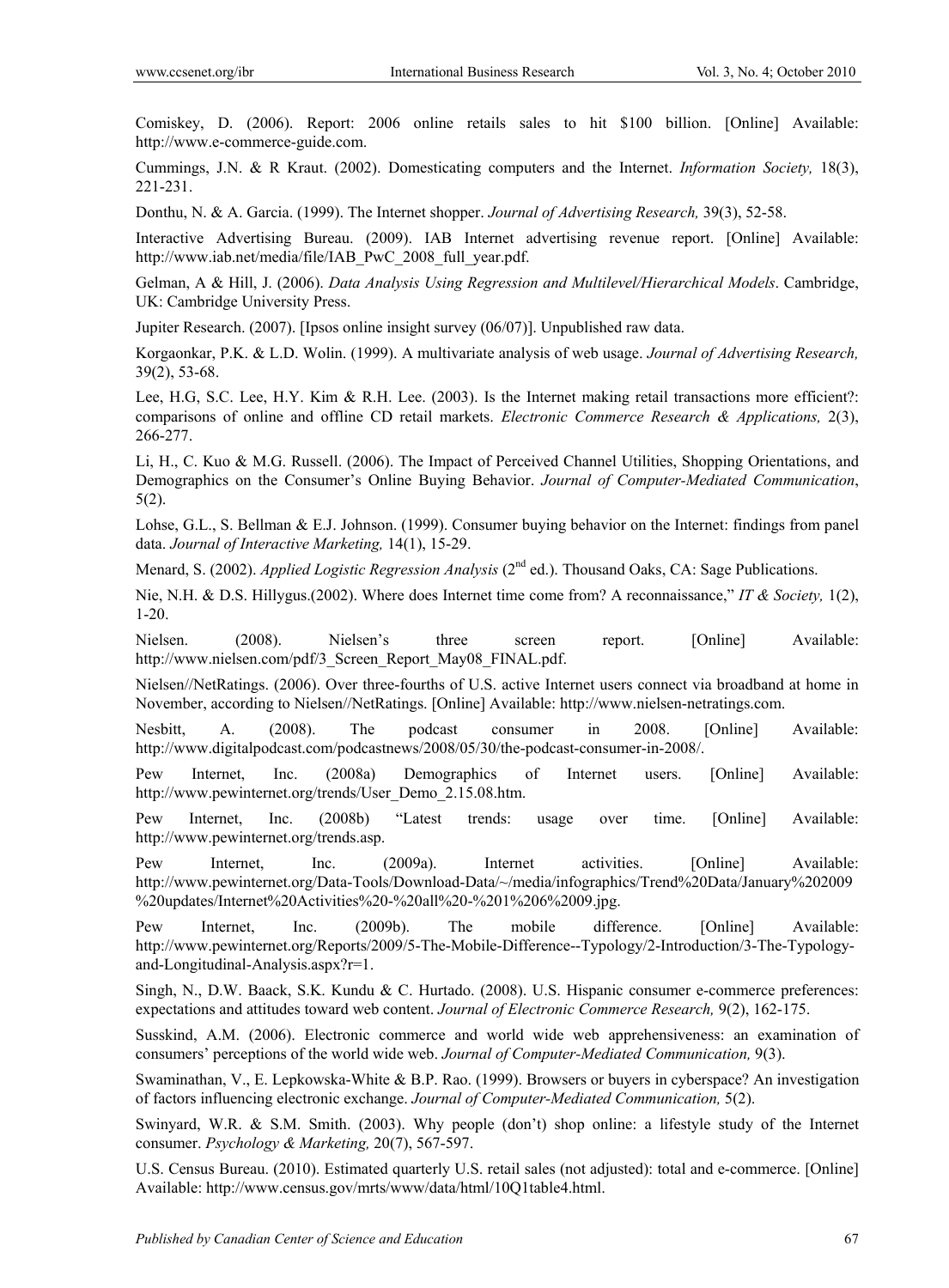U.S. Census Bureau. (2009). E-stats - measuring the electronic economy. [Online] Available:http://www.census.gov/eos/www/ebusiness614.htm

WebSiteOptimization.com. (2008). July 2008 bandwidth report. [Online] Available: http://www.websiteoptimization.com/bw/0807/.

Webster, T. (2008). The podcast customer revealed: The Arbitron/Edison Internet and multimedia study," Edison Media Research.

Zhou, L., L. Dai & D. Zhang. (2007). Online shopping acceptance model – A critical survey of consumer factors in online shopping. *Journal of Electronic Commerce Research,* 8(1), 41-62.

#### **Notes**

Note 1. Heterosckedasticity was not present in the results; the weighting variable is included to make the mean data and standard error for each user representative of data for the online population.

Note 2. The weight variable is based on 12 demographic variables. The idea behind the weight is to ensure that the sample is representative of the US online adult population, according to Jupiter's definition of what the demographics of that population are. Respondents are invited to take the survey based on specific demographic quotas, and then the weight is applied to the data to ensure that the distributions are precisely in line with the same demos." (Jupiter Research 2007)

Note 3. In this survey effort, Jupiter Research worked with its research partner, Ipsos Insight…Ipsos Insight is one of the largest market research companies in the US and maintains a general research panel of 400,000 households. Ipsos Insight also has access to the Ipsos US online panel, which comprises two million Internet users." (Jupiter Research 2007)

Note 4. Predicted values are determined by applying the participant's survey answers (such as age, income, high-speed connection, etc.) to the coefficients from the first regression.

Note 5. This describes an online user who is 40 years old, a college graduate, makes \$35,000 per year, works 40 hours per week, uses the Internet 5 hours per week, watches television 10 hours per week, owns a credit card, has a high-speed Internet connection and of the activities surveyed, uses only email and search engine.

Note 6. This describes an online user who is 40 years old, a college graduate, makes \$100,000 per year, works 40 hours per week, uses the Internet 20 hours per week, watches television 20 hours per week and uses the Internet for every variable surveyed.

Note 7. Actual: these values are based on descriptive statistics, in this case they are the actual differences between men and women's online spending, they are derived directly from the dataset, not from the model's results.

Note 8. Model derived: these values are obtained through the model by altering the specified variable (education) and holding all others constant.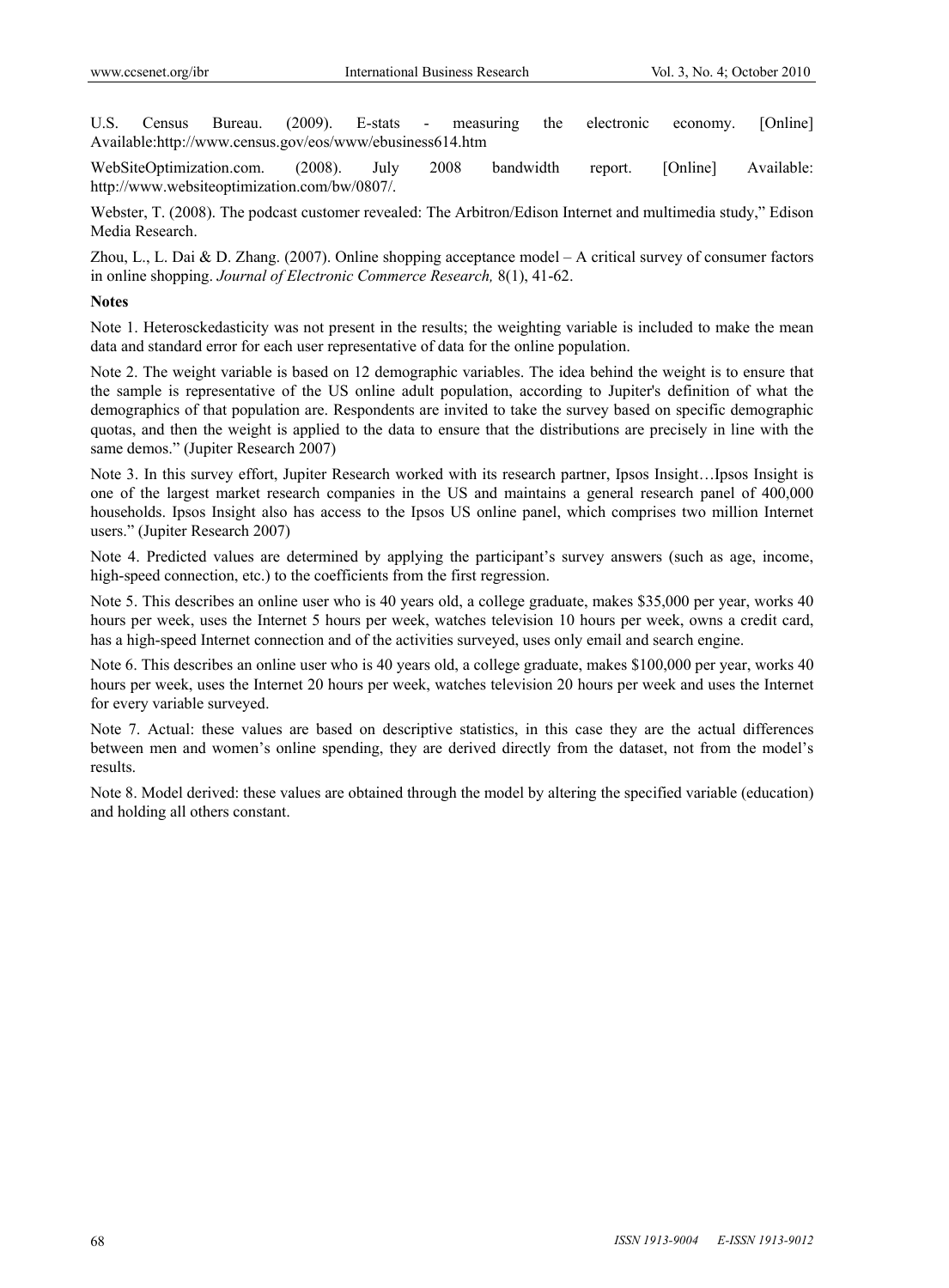### Table 1. Description of Variables in Models and Key Statistics

| <b>DEPENDENT VARIABLE</b> |                              | <b>DEFINITION OF DEPENDENT VARIABLE</b>                                                                                      |  |  |  |  |  |
|---------------------------|------------------------------|------------------------------------------------------------------------------------------------------------------------------|--|--|--|--|--|
|                           | Purchase                     | Has purchased a good or service online within the last year $(1)$ or not $(0)$                                               |  |  |  |  |  |
| y <sub>1</sub>            |                              | $n = 3580$ ; 72% yes, 28% no                                                                                                 |  |  |  |  |  |
|                           |                              | Percentage of income spent via online purchasing in the last three months (the amount spent online in the last               |  |  |  |  |  |
|                           |                              | three months [median of bracketed range] by household income for the last three months [median of bracketed                  |  |  |  |  |  |
|                           | Spending                     | range divided by four].                                                                                                      |  |  |  |  |  |
| $y_2$                     |                              | $n = 2539$ ; mean [SD] = 0.682% [1.603%]                                                                                     |  |  |  |  |  |
|                           | <b>CATEGORY AND NAME OF</b>  |                                                                                                                              |  |  |  |  |  |
|                           | <b>INDEPENDENT VARIABLE</b>  | <b>DEFINITION OF INDEPENDENT VARIABLE</b>                                                                                    |  |  |  |  |  |
|                           | Demographic                  |                                                                                                                              |  |  |  |  |  |
|                           |                              | Median age of each bracket is applied to data set: 21 (18-24), 29.5 (25-34), 39.5 (35-44), 49.5 (45-54), 55 (55+).           |  |  |  |  |  |
| X <sub>1</sub>            | Age                          | Mean $[SD] = 37.1 [13.9]$                                                                                                    |  |  |  |  |  |
|                           |                              | Male $(0)$ or female $(1)$ .                                                                                                 |  |  |  |  |  |
| $x_2$                     | Gender                       | 50% male, 50% female                                                                                                         |  |  |  |  |  |
|                           |                              | Highest level of education the respondent completed                                                                          |  |  |  |  |  |
|                           |                              | (1) Grade school (2) Some high school (3) Graduated high school (4) Some College (5) College graduate (6)                    |  |  |  |  |  |
|                           | Educational                  | Post-graduate degree                                                                                                         |  |  |  |  |  |
|                           | Attainment                   | The average respondent has completed some college. 6% some high school, 26% graduated high school, 28%                       |  |  |  |  |  |
| $X_3$                     |                              | some college, 28% graduated college, 12% post-graduate degree                                                                |  |  |  |  |  |
|                           | Socioeconomic                |                                                                                                                              |  |  |  |  |  |
|                           |                              | Median value from the bracketed range applied to the data set                                                                |  |  |  |  |  |
|                           | Household Income             | \$35K (<\$35K), 39.5K (35K-44K), 52K (45K-59K), 67K (60K-74K), 87.5K (75K-100K), 100K (100K+).                               |  |  |  |  |  |
| $X_4$                     |                              | Mean [SD]= \$59,130 [\$29,891]                                                                                               |  |  |  |  |  |
|                           | High-speed                   | Dial-up or no connection at home (0) or high-speed (1).                                                                      |  |  |  |  |  |
| $X_5$                     | Connection                   | 63% high-speed connections, 34% dial-up connections, 2% without connection and 1% did not know their                         |  |  |  |  |  |
|                           |                              | connection type                                                                                                              |  |  |  |  |  |
|                           |                              | Possession of credit card or debit card that can be used in online purchasing (1) or does not own any form of                |  |  |  |  |  |
|                           | Credit or Debit Card         | online payment method (0).                                                                                                   |  |  |  |  |  |
|                           | Ownership                    | 84% own payment card, 16% without payment card. (This variable is not used in Model 2 since an insignificant                 |  |  |  |  |  |
| $X_6$                     |                              | number of participants did not possess a payment card)                                                                       |  |  |  |  |  |
|                           |                              | Has online payment account such as $PayPalTM(1)$ or not (0).                                                                 |  |  |  |  |  |
| $X_7$                     | Online Payment               | 37% yes, 63% no                                                                                                              |  |  |  |  |  |
|                           | Online Deferred              | Has online deferred payment account $(1)$ or not $(0)$ .                                                                     |  |  |  |  |  |
|                           | Payment                      | 5% yes, 95% no. (This variable is not used in Model 1 because it assumes user has purchased online)                          |  |  |  |  |  |
| $X_8$                     | <b>Internet Usage</b>        |                                                                                                                              |  |  |  |  |  |
|                           |                              | Average hours spent online weekly by the user.                                                                               |  |  |  |  |  |
|                           | Weekly Internet Usage        |                                                                                                                              |  |  |  |  |  |
| X <sub>9</sub>            |                              | Mean $[SD] = 19.3 [21.7]$                                                                                                    |  |  |  |  |  |
|                           | Communication                |                                                                                                                              |  |  |  |  |  |
|                           |                              | User has sent or received email in last month $(1)$ or not $(0)$ .                                                           |  |  |  |  |  |
|                           | $x_{10}$ Email               | 90% yes, 10% no                                                                                                              |  |  |  |  |  |
|                           |                              | User has used AOL Instant Messenger, ICQ, Yahoo or MSN Messenger, or similar instant messaging services in                   |  |  |  |  |  |
| $x_{11}$                  | <b>Instant Messenger</b>     | the last month $(1)$ or not $(0)$ .                                                                                          |  |  |  |  |  |
|                           |                              | 37% yes, 63% no                                                                                                              |  |  |  |  |  |
|                           | <b>Information Retrieval</b> |                                                                                                                              |  |  |  |  |  |
|                           |                              | User has researched product or services online in the last year $(1)$ or has not $(0)$ .                                     |  |  |  |  |  |
| $X_{12}$                  | Product Research             | 52% yes, 48% no                                                                                                              |  |  |  |  |  |
|                           |                              | User searched for information using a search engine within the last month $(1)$ or has not $(0)$ .                           |  |  |  |  |  |
| $X_{13}$                  | Search Engine                | 78% yes, 22% no                                                                                                              |  |  |  |  |  |
|                           | Downloaded Software          | User has downloaded software programs for their personal computer in the last year $(1)$ or not $(0)$ .                      |  |  |  |  |  |
| $X_{14}$                  |                              | 25% yes, 75% no                                                                                                              |  |  |  |  |  |
|                           |                              | User has investigated travel arrangements (availability or pricing) online in the last month $(1)$ or not $(0)$ .            |  |  |  |  |  |
| $X_{15}$                  | <b>Investigated Travel</b>   | 41% yes, 59% no                                                                                                              |  |  |  |  |  |
|                           |                              | User has checked stock quotes online in the last month $(1)$ or not $(0)$ .                                                  |  |  |  |  |  |
| $X_{16}$                  | <b>Stock Quotes</b>          | 14% yes, 86% no                                                                                                              |  |  |  |  |  |
|                           | <b>Shopping Behavior</b>     |                                                                                                                              |  |  |  |  |  |
|                           |                              | User has sold or bid for products in an online auction within the last month $(1)$ or has not $(0)$ .                        |  |  |  |  |  |
| $x_{17}$                  | Online Auction               | 21% yes, 79% no                                                                                                              |  |  |  |  |  |
|                           |                              | User posted classified ads online (e.g. Craig's List, AutoTrader <sup>TM</sup> , etc.) in the last month (1) or has not (0). |  |  |  |  |  |
|                           |                              |                                                                                                                              |  |  |  |  |  |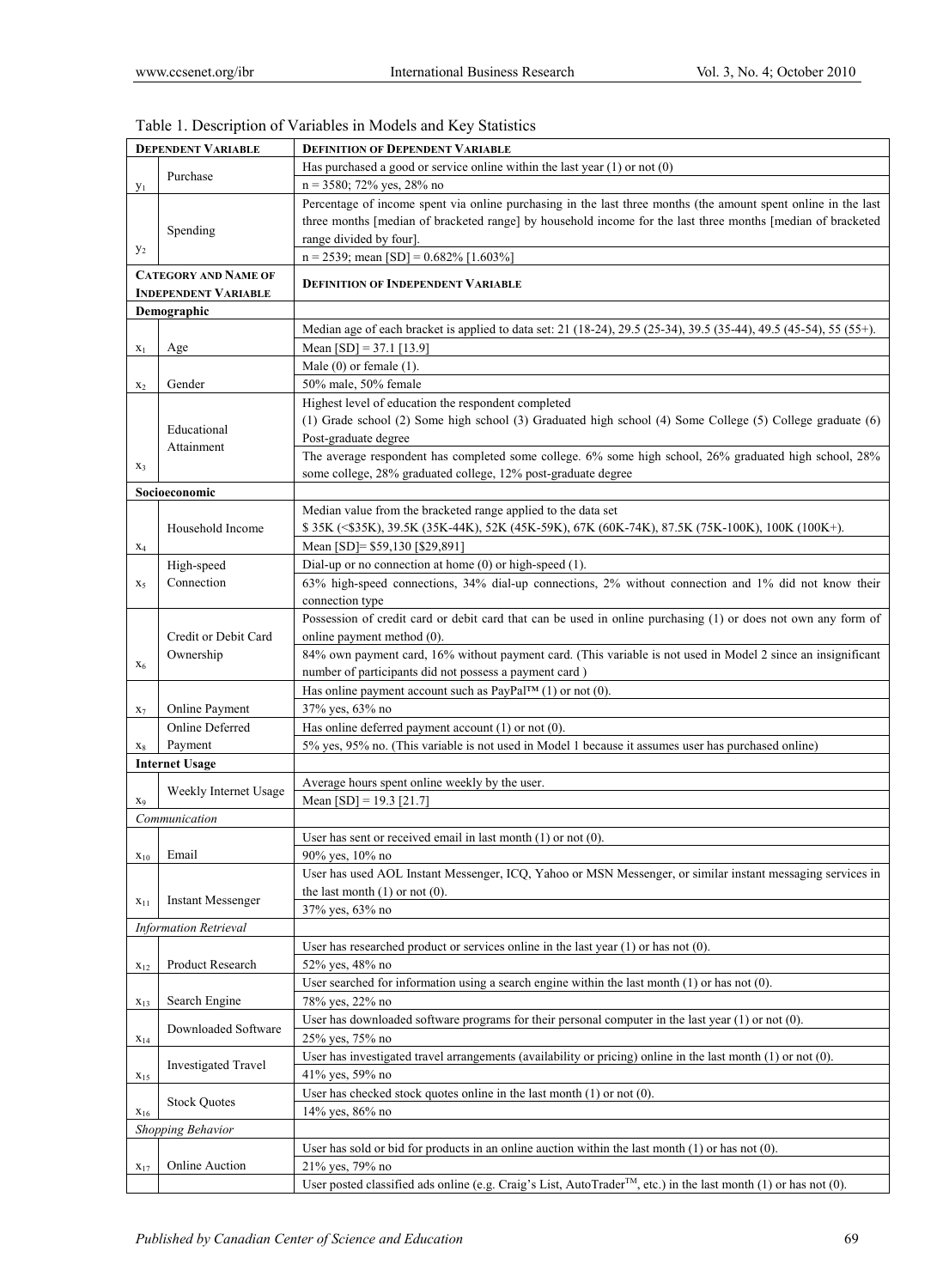| $X_{18}$                      | <b>Classified Ads</b>      | 8% yes, 92% no                                                                                                                            |
|-------------------------------|----------------------------|-------------------------------------------------------------------------------------------------------------------------------------------|
| Entertainment                 |                            |                                                                                                                                           |
|                               |                            | User has listened to or downloaded a podcast within the last month $(1)$ or not $(0)$ .                                                   |
| $X_{19}$                      | Podcast                    | 12% yes, 88% no                                                                                                                           |
|                               |                            | User played games online such as action games, fantasy, flight simulators, etc. in the last month (1) or has not                          |
|                               |                            | (0).                                                                                                                                      |
| $X_{20}$                      | Online Gaming              | 27% yes, 73% no                                                                                                                           |
|                               | Social Networking          |                                                                                                                                           |
|                               |                            | User has visited social networking sites like MySpace <sup>TM</sup> , Facebook <sup>TM</sup> , etc. in the last month (1) or has not (0). |
| $X_{21}$                      | Social Networks            | 36% yes, 64% no                                                                                                                           |
|                               |                            | User has used an online dating service or viewed personal ads in the last month $(1)$ or has not $(0)$ .                                  |
| $X_{22}$                      | <b>Online Dating</b>       | 15% yes, 85% no                                                                                                                           |
|                               |                            | User has read a blog in the last month $(1)$ or has not $(0)$ .                                                                           |
| $X_{23}$                      | <b>Blogs</b>               | 26% yes, 74% no                                                                                                                           |
|                               | <b>Product Perceptions</b> |                                                                                                                                           |
|                               |                            | User prefers to buy products that are a good value for the money $(1)$ or not $(0)$ .                                                     |
| $X_{24}$                      | Good Value                 | 78% yes, 22% no                                                                                                                           |
|                               |                            | User prefers to buy products that are new and innovative $(1)$ or not $(0)$ .                                                             |
| $X_{25}$                      | New/Innovative             | 16% yes, 84% no                                                                                                                           |
| <b>Alternative Activities</b> |                            |                                                                                                                                           |
|                               |                            | Average hours user works weekly.                                                                                                          |
| $X_{26}$                      | Weekly Work                | Mean $[SD] = 29.6 [27.2]$                                                                                                                 |
|                               |                            | Average hours user watches television weekly.                                                                                             |
| $X_{27}$                      | Weekly Television          | Mean [SD] = 16.9 [17.6]                                                                                                                   |

# Table 2. Results from Regressions

|                         |                               | Adjusted  | F Statistic<br>Number of |              | Degrees of |
|-------------------------|-------------------------------|-----------|--------------------------|--------------|------------|
|                         | Model                         | R-Squared | (p value)                | Observations | Freedom    |
|                         |                               |           | 1115.76                  |              |            |
| Model 1                 | Purchase                      | 0.237     | (p<0.001)                | 3580         | 3553       |
|                         |                               |           | 23.277                   |              |            |
| Model 2                 | Spending                      | 0.194     | (p<0.001)                | 2539         | 2512       |
|                         |                               |           | 23.239                   |              |            |
|                         | Spending by Men               | 0.315     | (p<0.001)                | 1213         | 1187       |
|                         |                               |           | 5.473                    |              |            |
|                         | Spending by Women             | 0.086     | (p<0.001)                | 1197         | 1171       |
|                         | Spending by Men with          |           | 27,000                   |              |            |
|                         | Household Incomes $\le$ \$35K | 0.667     | (p<0.001)                | 312          | 287        |
| Model 2 with            | Spending by Men with          |           | 7.028                    |              |            |
| <b>Partitioned Data</b> | Household Incomes $> $100K$   | 0.291     | (p<0.001)                | 226          | 201        |
|                         |                               |           | 45.250                   |              |            |
|                         | Spending by Men Aged 45-54    | 0.791     | (p<0.001)                | 281          | 256        |

## Table 3. Results from Model #1 & #2 (Demographic Variables Only).

| Model          |                 | Adjusted<br><b>R-Squared</b> | <b>F</b> Statistic<br>( <i>p</i> value) | <b>Number of Observations</b> | <b>Degrees of Freedom</b> |
|----------------|-----------------|------------------------------|-----------------------------------------|-------------------------------|---------------------------|
|                |                 |                              | 123.242                                 |                               |                           |
| Model 1        | Purchase        | 0.033                        | (p<0.001)                               | 3580                          | 3576                      |
|                |                 |                              | 17.415                                  |                               |                           |
| <b>Model 2</b> | <b>Spending</b> | 0.021                        | (p<0.001)                               | 2539                          | 2535                      |

|             | <b>Model 1</b> | <b>Model 2</b> |
|-------------|----------------|----------------|
|             | Purchase       | Spending       |
| Constant    | $-1.419***$    | $3.341***$     |
| Demographic |                |                |
| Age         | $0.012***$     | 0.001          |
| Gender      | $0.217**$      | $-1.272**$     |
| Education   | $0.316***$     | $0.235*$       |